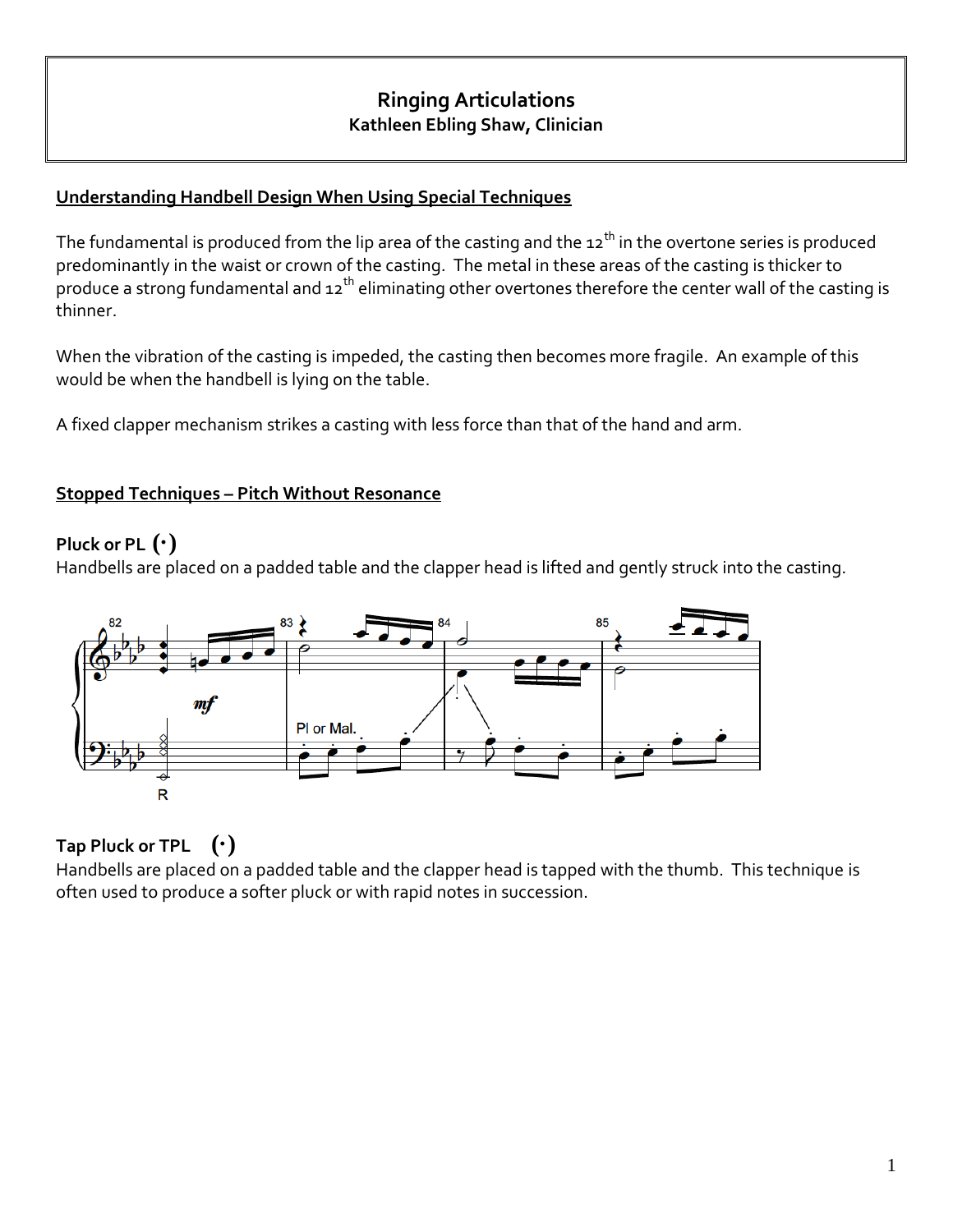

### **Thumb Damp or TD or HD (·)**

The thumb of the hand holding the handbell is placed on the outside of the casting while ringing. Larger castings may require the thumb and one or two fingers. Listen for pitch without resonance. Hand Damp HD is used with large bells when most of the hand is placed on the outside of the casting.



# **Martellato or Mart (▼)**

The handbell is rung into the padded table. Hold the handbell in the ready to ring position horizontally three inches or less over the table and strike the pad with the fist causing the entire body of the handbell to strike the table. This technique should only be used on handbell pitches G3 and higher. Balance within the musical is important.

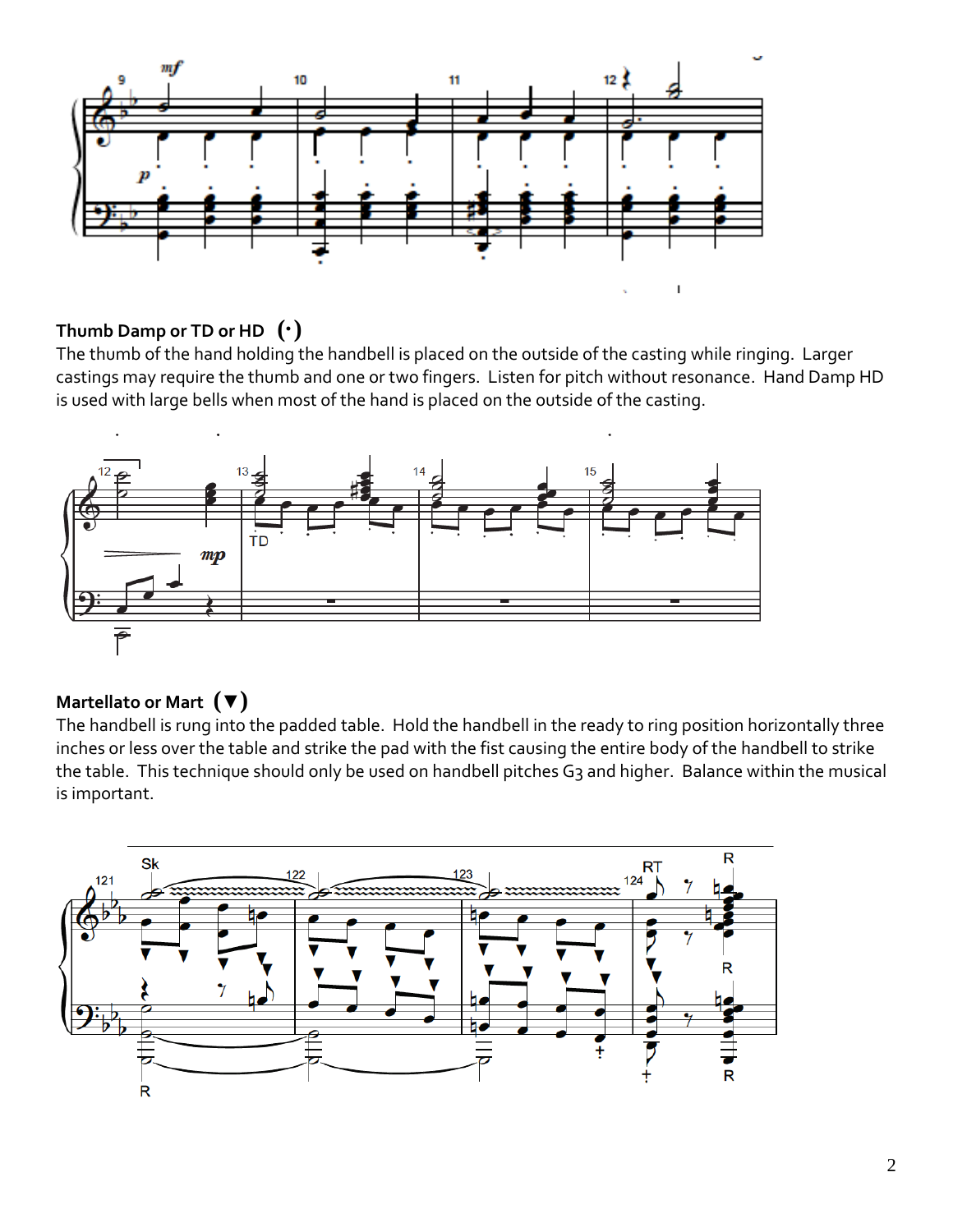### **Mallet**

Use appropriate mallets. A mallet should produce the same timbre as the clapper head setting on soft. Do not grip the mallet – suspend it between the thumb pad and the first knuckle of the index finger. The mallet should strike the casting closest to the lip as possible on the outside of the casting while the handbell is lying on the padded table. The greatest challenge of this technique is maintaining a steady tempo – alternating hands on repeated notes will help prevent this.



# **Ring Touch or RT**

Indicates that a handbell is rung close to the shoulder with an immediate touch of the handbell to the shoulder to damp or stop the sound.



'BD (brush damp): After ringing the chord  $f\hspace{-0.1cm}f\hspace{-0.1cm}f$ , quickly brush the bell downward against the chest to dramatically reduce the volume. Then begin the shake, raising the bell during the crescendo. **CGB437** 

*Always use caution when using stopped techniques. They should be approached with a lighter touch than ringing a resonating handbell in the air. Musically, these techniques should be used for articulation and the sounds should balance throughout the musical score.*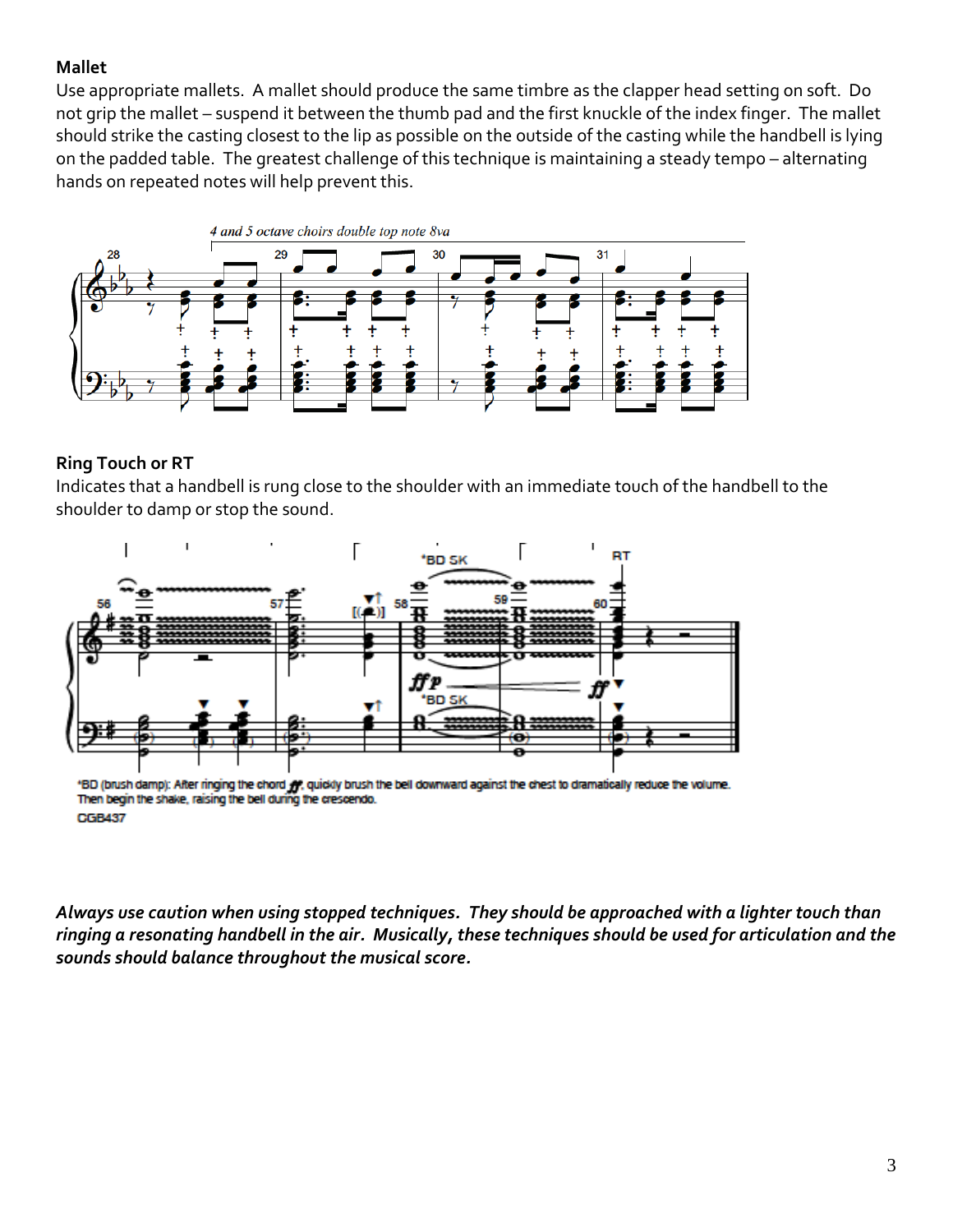## **Resonating Techniques**

#### **Swing or Sw**

By swinging the handbell after it is rung, a change in pitch will occur. The arrows indicate on which beats the movement occurs.



### **Shake or Sk**

Rapid shake of handbell with the clapper striking both sides of the casting.

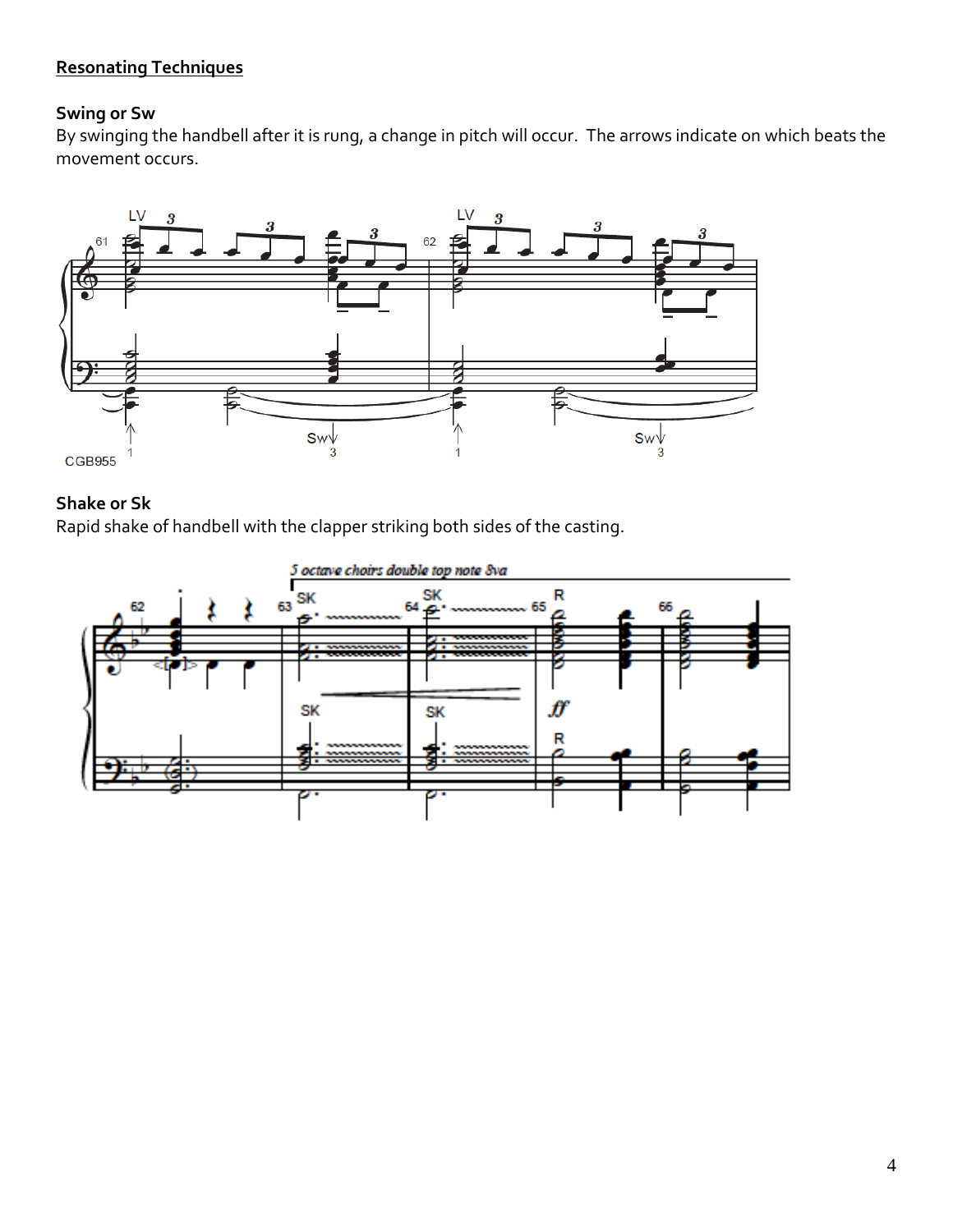#### **Gyro**

Ring the handbell in a vertical position and immediately revolveit in a horizontal plane.



### **Singing Bell or SB**

Hold the handbell away from the body so that the casting will vibrate freely. With a wooden stick, a dowel approximately 1 to 1 1/2 inches in diameter and 6 to 12 inches long, rub the ourtside rim of the handbell in a circular motion, keeping an even pressure. Gently increase the speed until the casting begins to vibrate. Once the sound is producing, the speed of motion may need to be varied.

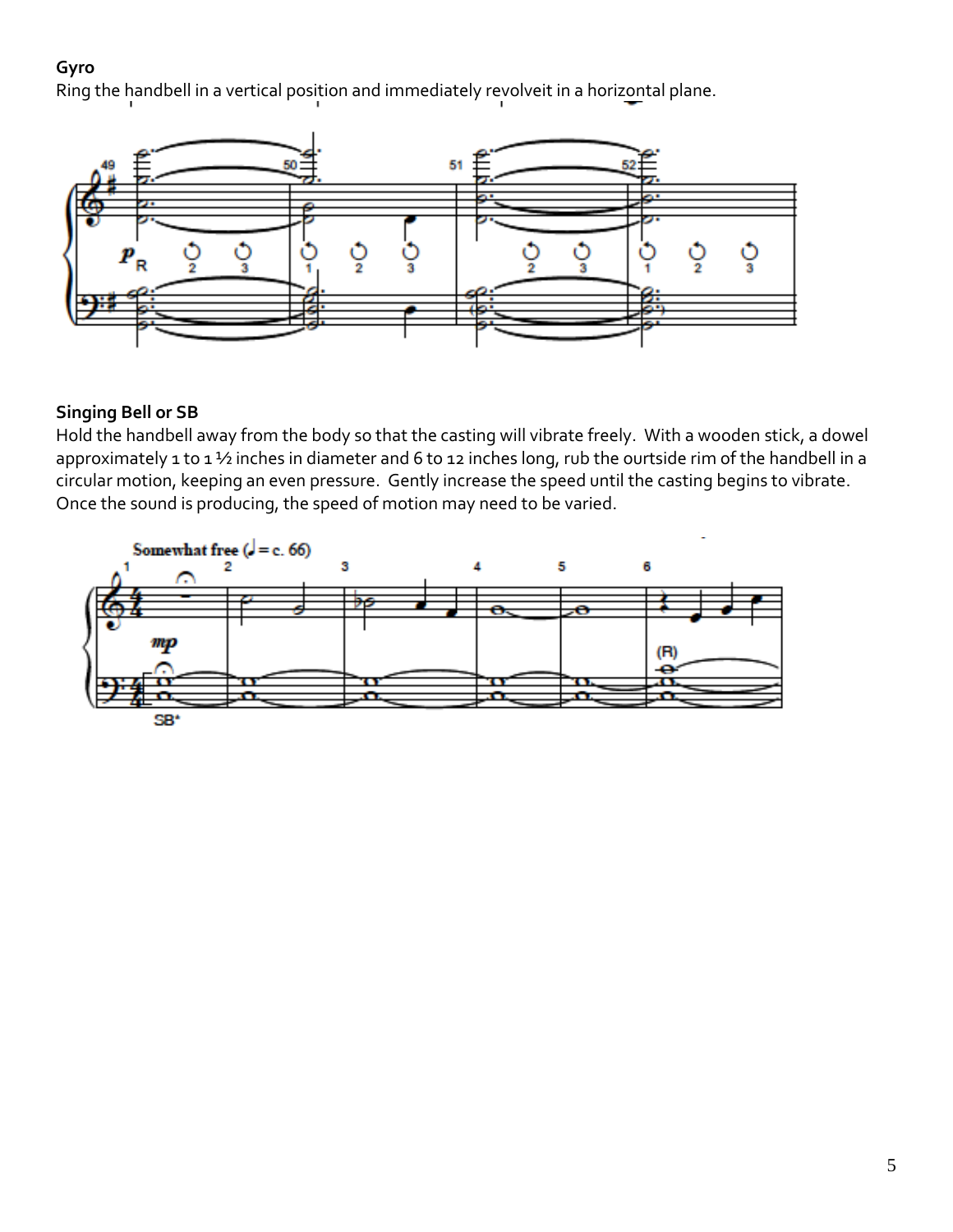# **Echo**

Ring the handbell closer to the table and then lightly touch the lip of the casting to the table on the beats as indicated by the echo sign.



#### **Vibrato or** *vib.*

Ring the handbell and gently move it from side to side using the wrist to create a wavering sound.



# **Pluck Lift**

Pluck the handbell in normal fashion and immediately lift it from the padded table so that it continues to sound.

#### **Martellato Lift or Mart Lift**

Mart the handbell in the normal fashion and immediately lift it from the padded table so that it continues to sound.